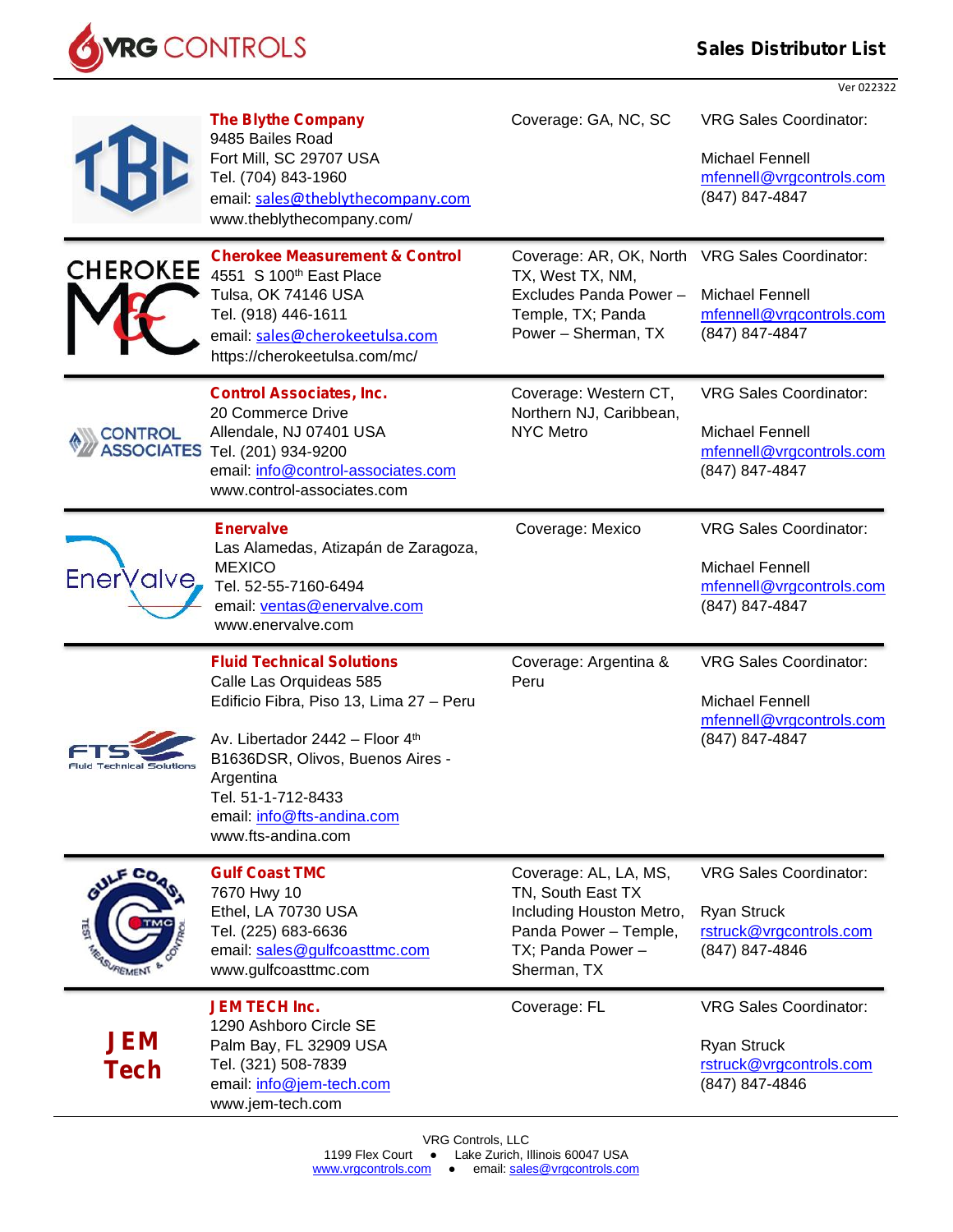

Ver 022322

| Meter, Valve & Control              | <b>Meter Valve &amp; Control</b><br>1499 Sunnybroook Road<br>Alamo, California 94507 USA<br>Tel. (925) 989-1976<br>email: sales@mvandc.com<br>www.metervalveandcontrol.com        | Coverage: AZ, ID, NV,<br>OR, WA, CA Excluding:<br>Southern California Gas,<br>San Diego Gas &<br>Electric, Agile Sourcing<br>Partners, Barney's<br>Electric, ESL Power<br>Systems, Mojave Pipeline<br>Operating, Soffa Electric | <b>VRG Sales Coordinator:</b><br>Michael Fennell<br>mfennell@vrgcontrols.com<br>(847) 847-4847        |
|-------------------------------------|-----------------------------------------------------------------------------------------------------------------------------------------------------------------------------------|---------------------------------------------------------------------------------------------------------------------------------------------------------------------------------------------------------------------------------|-------------------------------------------------------------------------------------------------------|
| <b>S</b> NOVASPECT                  | Novaspect Inc.<br>1124 Tower Road<br>Schaumburg, IL 60173 USA<br>Tel. (847) 956-8020<br>email: smcfarlin@novaspect.com<br>www.novaspect.com                                       | Coverage: IL, Northwest<br>IN, MN, WI                                                                                                                                                                                           | <b>VRG Sales Coordinator:</b><br><b>Ryan Struck</b><br>rstruck@vrgcontrols.com<br>(847) 847-4846      |
|                                     | Oil & Gas Resources Italy - ORI srl<br>Corso di Porta Nuova 46<br>20121 Milan<br>Tel. 39-02-33611-608<br>email: info@ori.milano.it<br>www.ori.milano.it                           | Coverage: Italy                                                                                                                                                                                                                 | <b>VRG Sales Coordinator:</b><br><b>Ryan Struck</b><br>rstruck@vrgcontrols.com<br>(847) 847-4846      |
|                                     | <b>Platinum Natural Gas</b><br>101 W Eagle Rd Suite 237<br>Havertown, PA 19083 USA<br>Tel. (484) 897-0345<br>email: brian.mcdonald@ptngs.com<br>www.PlatinumNaturalGas.com        | Coverage: Eastern CT,<br>D.C., DE, MA, MD, ME,<br>NH, Southern NJ,<br>Eastern NY, Eastern PA,<br>RI, VA, VT                                                                                                                     | <b>VRG Sales Coordinator:</b><br><b>Ryan Struck</b><br>rstruck@vrgcontrols.com<br>(847) 847-4846      |
| enwepeln<br><b>SOLUTIONS</b>        | <b>Powerflo Solutions PTY LTD</b><br>1 Mary Street<br>Melrose Park, NSW 2114<br>Tel. 61-2-9877-8100<br>email: sales@powerflo.com.au<br>www.powerflo.com.au                        | Coverage: Australia,<br>New Zealand                                                                                                                                                                                             | <b>VRG Sales Coordinator:</b><br><b>Michael Fennell</b><br>mfennell@vrgcontrols.com<br>(847) 847-4847 |
| <b>RASOT</b><br>Mae Equipment, Inc. | <b>Precision Pipeline Equipment</b><br>253 Walnut Street<br>Houston, PA 15342 USA<br>Tel. (724) 746-5<br>email: precpleg@aol.com<br>www.precisionpipeline.com                     | Coverage: IN (Excluding<br>Northwest), KY, MI,<br>Western NY, OH,<br>Western PA, WV                                                                                                                                             | <b>VRG Sales Coordinator:</b><br><b>Ryan Struck</b><br>rstruck@vrgcontrols.com<br>(847) 847-4846      |
| 88 S<br>凶弱的<br><b>TECHNOLOGY</b>    | <b>Thyson Technology</b><br>Unit 5 Helix Business Park<br>New Bridge Road<br>Ellesmere Port, Cheshire CH65 4LR<br>Tel. 0151-355-5594<br>email: sales@thyson.com<br>www.thyson.com | Coverage: UK, Republic<br>of Ireland                                                                                                                                                                                            | <b>VRG Sales Coordinator:</b><br>Michael Fennell<br>mfennell@vrgcontrols.com<br>(847) 847-4847        |